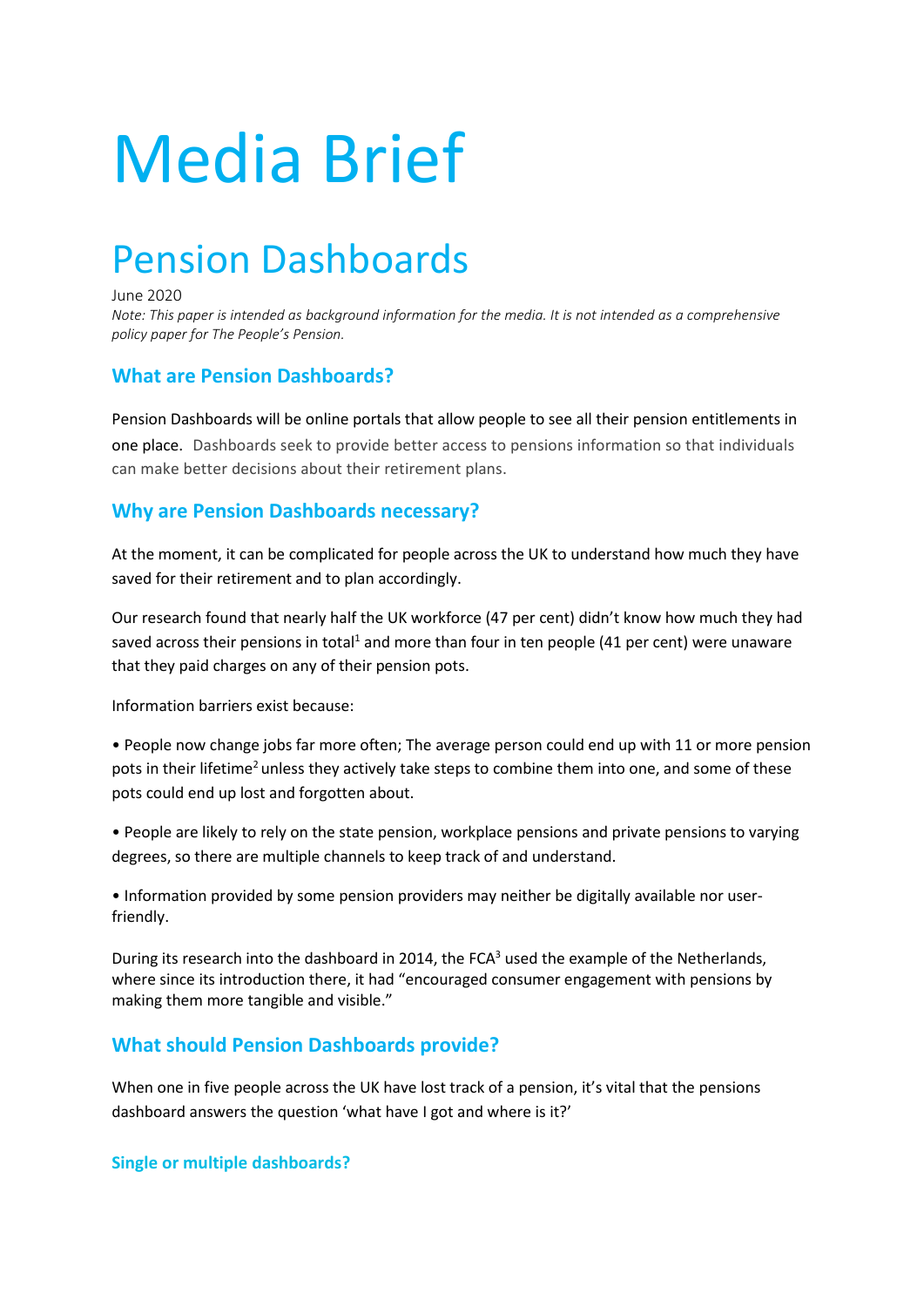Research we conducted in 2018 showed that seven out of 10 (72 per cent) UK workers with a private or workplace pension scheme back calls for a single pensions dashboard, appearing on one online platform only, to help them keep track of their savings.4

#### **However,**

in Spring 2019 the Government, following consultation on a feasibility study<sup>5</sup>, announced that there would be multiple dashboards, appearing on multiple online platforms with different functionality, alongside an 'independent' dashboard provided by the Money and Pension Service.

We have called for a single, non-commercial dashboard to be delivered first, ahead of multiple dashboards, and continue to argue that multiple dashboards provided by financial services companies with a commercial interest will require a tough consumer protection regime to ensure savers' interests are put first.

#### **A saver's full pension picture**

Dashboards will only be as good as the information that they host. They must be simple to use and allow savers to see all their pension information, including the state pension, in one place. The fear for many in the industry is that consumers will only use the dashboard once if they discover it is missing crucial pieces of information. This is why we think it is important that a publicly run, noncommercial, dashboard is launched first. Providers must be legally required to supply data, otherwise many simply won't play ball.

The Pensions Scheme Bill<sup>6</sup>, which was re-introduced to Parliament in January 2020, includes legislation to support pension dashboards, including powers to compel pension schemes to provide accurate information to consumers.

#### **Transparency of charging**

When four in ten people have no idea they pay a charge on their pensions<sup>1</sup>, pensions dashboards are perfect opportunity to increase transparency around pension charges. It's vital that charges, in pounds and pence, are included from day one on the dashboard, to give savers a full picture as they plan for their future.

#### **Consumer Protection**

It is important for savers that the initial pension dashboard remains a single source of truth, that's free from commercial sales pitches. However, as the government has committed to multiple dashboards, it is vital we protect the 18 million savers whose pension pots and entitlements may be displayed.

In research from Ipsos Mori<sup>7</sup>, almost two thirds of people (65 per cent) said data security would be their biggest concern in online dashboards were run by private companies, and more than half (58 per cent) were concerned that private companies would use dashboards to try and sell to them.

Consumer rights must be at the very heart of the dashboard – meaning that savers must have every confidence that their data is secure at all times and is not being misused in any way. We're calling on the government to ensure all commercial dashboard providers operate to a fiduciary standard; the highest legal protection possible to ensure dashboard operators act in the best interest of the saver.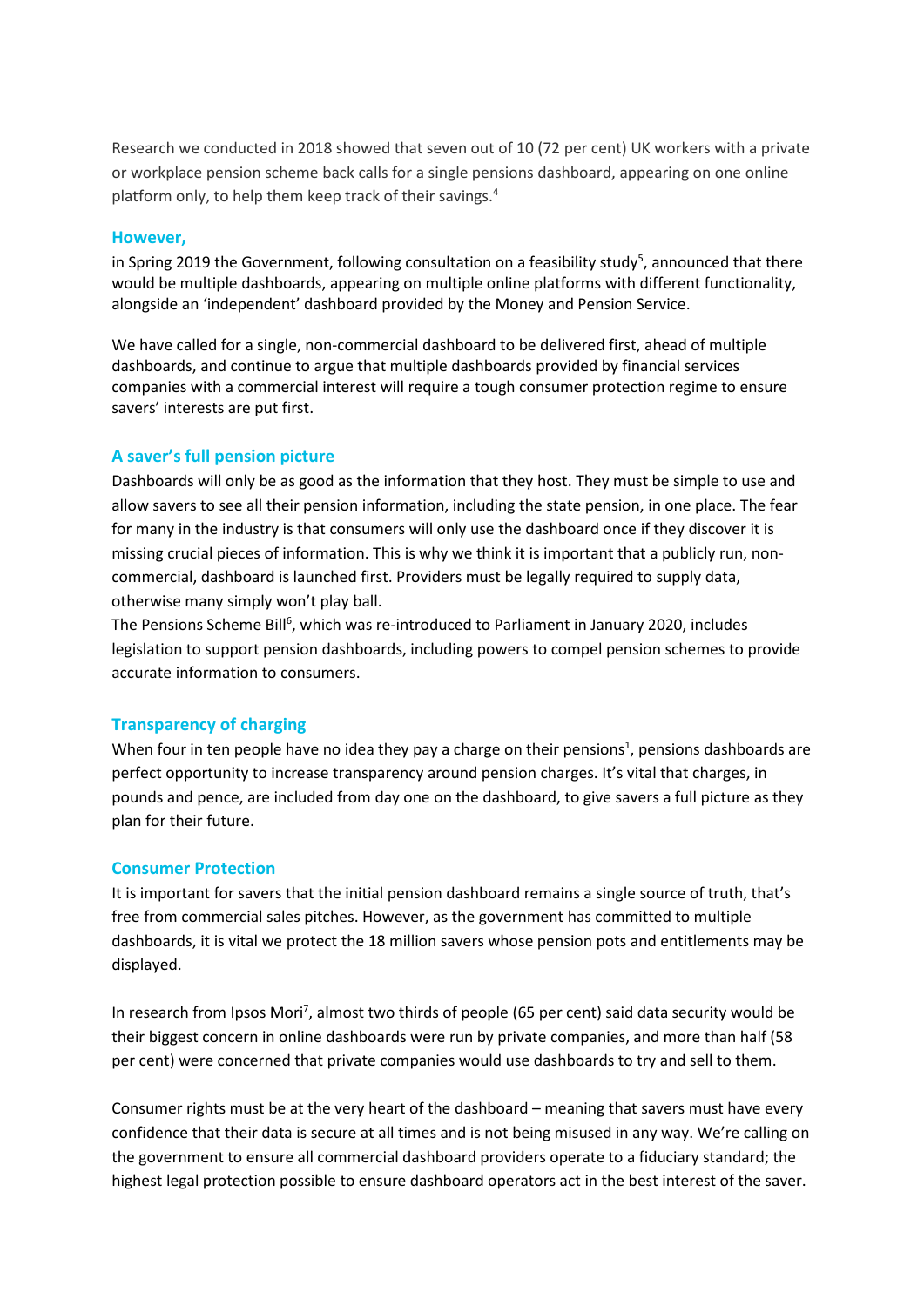#### **The road to the pensions dashboards**

The suggestion of a dashboard was first floated in December 2014, when the Financial Conduct Authority recommended such a platform as part of its Retirement Income Market Study<sup>3</sup>.

Several months later in Spring 2015, the FCA entered discussions with the Government about how best to deliver the project, which would result with a 'consumer friendly, digital interface which would display information about all of an individual's savings in one place.'

In the 2016 Budget, then Chancellor George Osborne announced that the Government would ensure that the industry would fund and design a dashboard, which would be launched by the end of 2019 – which of course hasn't yet happened.

The Pensions Dashboard Prototype Project, which The People's Pension contributed to, was launched in September 2016, with the intention of agreeing a format for the platform and establishing whether such a project was deliverable – which it ultimately did.

In October 2017, the project group, which was managed by the Association of British Insurers, published a paper - 'Reconnecting People with their Pensions'<sup>8</sup>. Included in its 10 recommendations were:

- That Government introduces legislation to ensure all pension providers and schemes make their data available, as consumer research showed that the public would only engage if they could count on it being 'near complete'. Studies of other countries using dashboards show that compulsion was a key to their success.
- The establishment of an implementation timetable, along with an implementation and governance body, which will establish the necessary standards for all involved.
- Establishing a non-commercial, Government-backed platform which will operate alongside services from third parties.

In December 2018, the Government published its delayed dashboard feasibility study<sup>4</sup>, which then went out for consultation. The document re-enforced the Government's desire to put people in control of their data and to take steps to make the State Pension data available for the dashboard. It also reiterated that the industry is best placed to design, develop and pay for the dashboard project

The Government reported back on the consultation in Spring 2019, with one of the most notable conclusions being that there would eventually be multiple commercial dashboards, alongside a public dashboard. There are currently delivery groups from both the industry and the Money and Pensions Service (MaPS), working on how to develop these projects.

In autumn 2019, the Government launched the Pensions Schemes Bill<sup>6</sup>, which included legislation designed to support pension dashboards, including powers to compel pension schemes to provide accurate information to consumers. The Bill has yet to be passed by Parliament.

Once operational, the dashboard project will link 52 million UK adults to a total of 40,000 providers and schemes.<sup>9</sup>

#### **What we're calling for:**